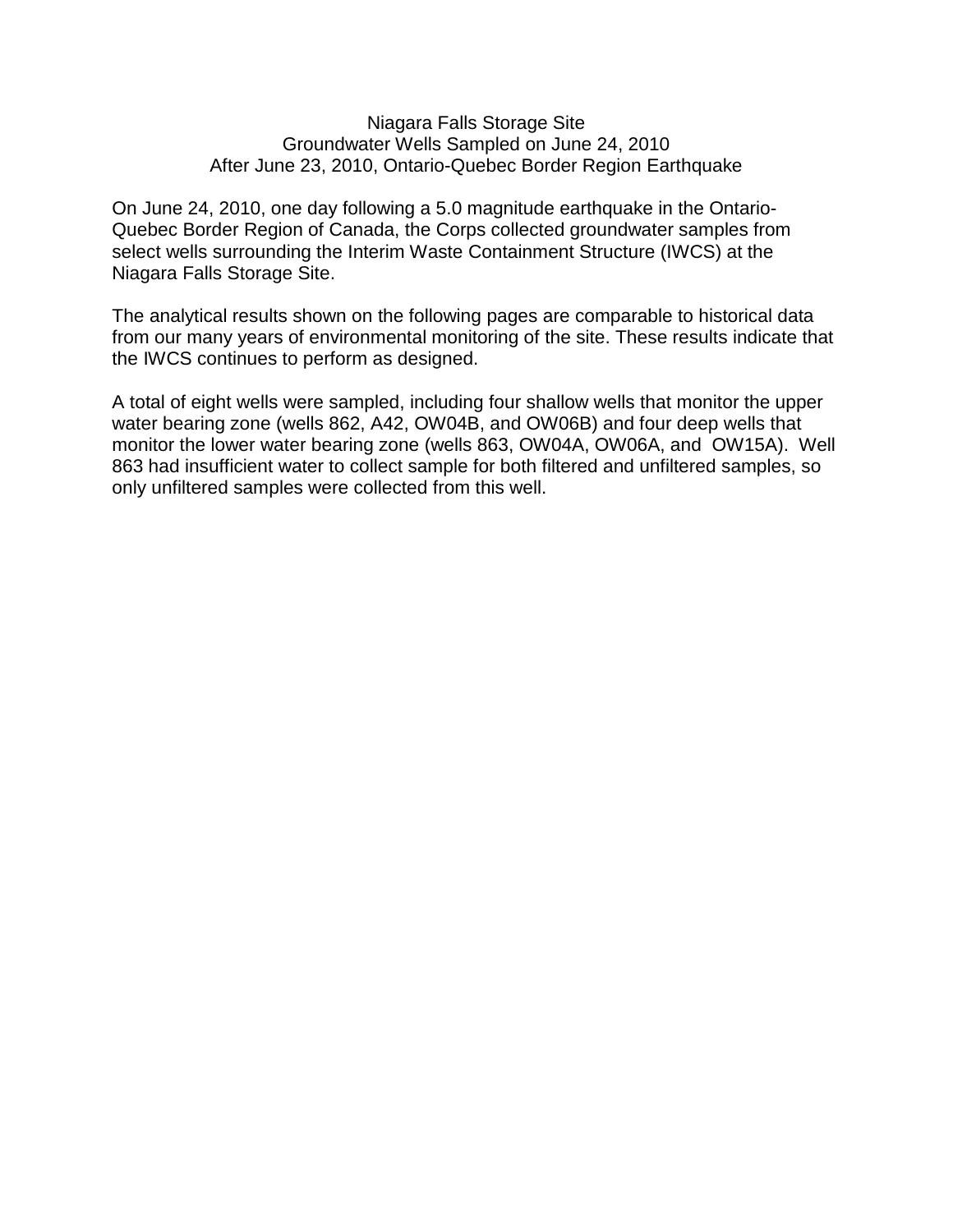## Groundwater Wells Sampled on 24JUN2010 After 23JUN2010 Ontario-Quebec Border 5.0 Mag. Earth Quake

Validated Radiological Data

| <b>Well ID</b>   | Filtered          | <b>Analysis</b>                          | <b>Detected</b> | Result               | hits           |                                  | Uncertainity   | <b>Minimum Detectable</b><br>Activity | ab Qualifiers | alidated Qualifiers | Usability  | <b>VY State-Unrestricted</b><br>Use**     | <b>VY State-Restricted</b><br>Use-Industrial** | DOE Cleanup Criteria**   |
|------------------|-------------------|------------------------------------------|-----------------|----------------------|----------------|----------------------------------|----------------|---------------------------------------|---------------|---------------------|------------|-------------------------------------------|------------------------------------------------|--------------------------|
| 862              | No                | Radium-226                               | No              | 0.149 pCi/l          |                | $\ddot{}$                        | 0.163          | 0.319                                 | U             | U                   | YES        | 5                                         | 51                                             | $100^\circ$              |
| 862              | No                | Radium-228                               | YES             | 0.940                | pCi/l          | $\ddot{}$                        | 0.074          | 0.475                                 |               |                     | YES        | $5^{\circ}$                               | $5^{\circ}$                                    | 100 <sup>5</sup>         |
|                  |                   | Total Radium <sup>a</sup>                |                 | 0.940                | pCi/l          |                                  |                |                                       |               |                     |            | $5^{\circ}$                               | $5^{\circ}$                                    | 100 <sup>a</sup>         |
| 862              | No                | Thorium-228                              | No              | 0.097                | pCi/l          | $\ddot{}$                        | 0.089          | 0.133                                 | U             | U                   | <b>YES</b> | $15$ <sup><math>t</math></sup>            | <b>NE</b>                                      | 400                      |
| 862              | No                | Thorium-230                              | No              | 0.161                | pCi/l          | $\ddot{}$                        | 0.175          | 0.334                                 | U             | U                   | <b>YES</b> | 15 <sup>5</sup>                           | <b>NE</b>                                      | 300                      |
| 862              | No                | Thorium-232                              | YES             | 0.162                | pCi/l          | $\ddot{}$                        | 0.094          | 0.127                                 |               |                     | <b>YES</b> | 15                                        | <b>NE</b>                                      | 50                       |
|                  |                   | Total Thorium <sup>b</sup>               |                 | 0.162                | pCi/l          |                                  |                |                                       |               |                     |            | 15 <sup>5</sup>                           | <b>NE</b>                                      | <b>NE</b>                |
| 862              | No                | Uranium-234                              | <b>YES</b>      | 4.360 pCi/l          |                | $\ddot{}$                        | 0.562          | 0.432                                 | B             |                     | <b>YES</b> | 27'                                       | <b>NE</b>                                      | 600 <sup>o</sup>         |
| 862              | No                | Uranium-235                              | No              | 0.000                | pCi/l          | $\begin{array}{c} + \end{array}$ | 0.196          | 0.35                                  | Ū             | U                   | <b>YES</b> | 27 <sup>6</sup>                           | <b>NE</b>                                      | 600 <sup>o</sup>         |
| 862              | $\overline{N}$    | Uranium-238                              | <b>YES</b>      | 2.550                | pCi/l          | $\ddot{}$                        | 0.432          | 0.341                                 |               |                     | <b>YES</b> | $\overline{27}$                           | <b>NE</b>                                      | 600 <sup>c</sup>         |
|                  |                   | Total Uranium <sup>c</sup>               |                 | 6.910                | pCi/l          | $=$                              | 7.678          | $\overline{\mu g/L}$                  |               |                     |            | 27                                        | <b>NE</b>                                      | <b>600.</b>              |
| 862F             | Yes               | Radium-226                               | <b>YES</b>      | 0.463                | pCi/l          | $\ddot{}$                        | 0.283          | 0.284                                 |               |                     | <b>YES</b> | $\overline{5}$                            | $5^{\circ}$                                    | 100 <sup>a</sup>         |
| 862F             | Yes               | Radium-228                               | No              | 0.142                | pCi/l          | $\ddot{}$                        | 0.054          | 0.361                                 | U             | U                   | <b>YES</b> | $5^{\circ}$                               | $5^{\circ}$                                    | 100 <sup>8</sup>         |
|                  |                   | Total Radium <sup>a</sup>                |                 | 0.463                | pCi/l          |                                  |                |                                       |               |                     |            | $5^{\circ}$                               | $5^{\circ}$                                    | 100 <sup>a</sup>         |
| 862F             | Yes               | Thorium-228                              | <b>YES</b>      | 0.233                | pCi/l          | $\begin{array}{c} + \end{array}$ | 0.114          | 0.114                                 |               |                     | <b>YES</b> | 15                                        | NE                                             | 400                      |
| 862F             | Yes               | Thorium-230                              | <b>YES</b>      | 0.442                | pCi/l          | $\ddot{}$                        | 0.202          | 0.349                                 |               |                     | <b>YES</b> | 15                                        | <b>NE</b>                                      | 300                      |
| 862F             | Yes               | Thorium-232                              | <b>YES</b>      | 0.144 pCi/l          |                | $\ddot{}$                        | 0.086          | 0.079                                 |               |                     | <b>YES</b> | 15                                        | <b>NE</b>                                      | 50                       |
|                  |                   | Total Thorium <sup>b</sup>               |                 | 0.819                | $p$ Ci/l       |                                  |                |                                       |               |                     |            | $15$ <sup><math>\overline{1}</math></sup> | NE                                             | <b>NE</b>                |
| 862F             | Yes               | Uranium-234                              | YES             | 4.460                | pCi/l          | $\ddot{}$                        | 0.492          | 0.311                                 | в             |                     | <b>YES</b> | 27                                        | NE                                             | $600^{\circ}$            |
| 862F             | $\overline{Y}$ es | Uranium-235                              | No              | 0.180                | pCi/l          | $\pm$                            | 0.136          | 0.181                                 | U             | U                   | <b>YES</b> | 27                                        | NE                                             | 600 <sup>6</sup>         |
| 862F             | Yes               | Uranium-238                              | YES             | 3.530 pCi/l<br>7.990 |                | $\ddot{}$                        | 0.419          | 0.167                                 |               |                     | <b>YES</b> | 27<br>27                                  | <b>NE</b><br>NE                                | 600 <sup>6</sup><br>600. |
|                  |                   | Total Uranium <sup>c</sup>               |                 |                      | pCi/l          |                                  | 8.878          | $\mu$ g/L                             |               |                     |            |                                           |                                                | 100 <sup>3</sup>         |
| 863<br>863       | No<br>No          | Radium-226                               | No<br>YES       | 0.189<br>1.580       | pCi/l          | $\begin{array}{c} + \end{array}$ | 0.171<br>0.075 | 0.331<br>0.415                        | U             | U                   | <b>YES</b> | 5<br>$5^{\circ}$                          | $5^{\circ}$<br>$5^{\circ}$                     | $100^{\circ}$            |
|                  |                   | Radium-228                               |                 | 0.189                | pCi/l<br>pCi/l | $\ddot{}$                        |                |                                       |               |                     | <b>YES</b> | $5^{\circ}$                               | $5^{\circ}$                                    | 100 <sup>a</sup>         |
| 863              | No                | Total Radium <sup>a</sup><br>Thorium-228 | <b>YES</b>      | 0.495                | pCi/l          |                                  | 0.163          | 0.19                                  |               |                     | <b>YES</b> | 15                                        | <b>NE</b>                                      | 400                      |
| 863              | No                | Thorium-230                              | <b>YES</b>      | 0.709                | pCi/l          | $\ddot{}$<br>$\ddot{}$           | 0.216          | 0.341                                 |               |                     | <b>YES</b> | 15                                        | <b>NE</b>                                      | 300                      |
| 863              | No                | Thorium-232                              | <b>YES</b>      | 0.221                | pCi/l          | $\ddot{}$                        | 0.126          | 0.168                                 |               |                     | <b>YES</b> | 15 <sup>1</sup>                           | <b>NE</b>                                      | 50                       |
|                  |                   | Total Thorium <sup>b</sup>               |                 | 1.425                | pCi/l          |                                  |                |                                       |               |                     |            | 15                                        | <b>NE</b>                                      | <b>NE</b>                |
| 863              | No                | Uranium-234                              | <b>YES</b>      | 1.200 pCi/l          |                | $\ddot{}$                        | 0.304          | 0.096                                 | В             | J                   | YES        | $\overline{27}$                           | <b>NE</b>                                      | 600 <sup>c</sup>         |
| 863              | No                | Uranium-235                              | YES             | 0.153                | pCi/l          | $\ddot{}$                        | 0.11           | 0.056                                 |               |                     | <b>YES</b> | $\overline{27}$                           | <b>NE</b>                                      | 600 <sup>o</sup>         |
| 863              | No                | Uranium-238                              | <b>YES</b>      | 0.803 pCi/l          |                | $\ddot{}$                        | 0.252          | 0.106                                 |               | . J                 | YES        | $\overline{27}$                           | <b>NE</b>                                      | 600 <sup>°</sup>         |
|                  |                   | Total Uranium <sup>c</sup>               |                 | 2.156                | pCi/l          |                                  | 2.396          | $\mu q/L$                             |               |                     |            | 27                                        | NE                                             | 600.                     |
| A42              | No                | Radium-226                               | <b>YES</b>      | $0.341$ pCi/l        |                | $\overline{+}$                   | 0.21           | 0.321                                 |               |                     | <b>YES</b> | 5                                         | 51                                             | $100^\circ$              |
| A42              | No                | Radium-228                               | No              | 0.000 pCi/l          |                | $\ddot{}$                        | 0.066          | 0.409                                 | U             | U                   | <b>YES</b> | $5^{\circ}$                               | $5^{\circ}$                                    | 100 <sup>8</sup>         |
|                  |                   | Total Radium <sup>a</sup>                |                 | 0.341                | pCi/l          |                                  |                |                                       |               |                     |            | $5^{\circ}$                               | $5^{\circ}$                                    | $100^6$                  |
| A42              | No                | Thorium-228                              | YES             | 0.181 pCi/l          |                | $\pm$                            | 0.078          | 0.084                                 |               |                     | <b>YES</b> | 15 <sup>1</sup>                           | <b>NE</b>                                      | 400                      |
| A42              | <b>No</b>         | Thorium-230                              | No              | 0.057                | pCi/l          | $\pm$                            | 0.136          | 0.286                                 | U             | U                   | <b>YES</b> | $15$ <sup><math>t</math></sup>            | <b>NE</b>                                      | 300                      |
| $\overline{A42}$ | No                | Thorium-232                              | $\overline{N}$  | $0.066$ pCi/l        |                | $\ddot{}$                        | 0.064          | 0.092                                 | U             | U                   | <b>YES</b> | 15 <sup>5</sup>                           | NE                                             | 50                       |
|                  |                   | Total Thorium <sup>b</sup>               |                 | 0.181 pCi/l          |                |                                  |                |                                       |               |                     |            | 15                                        | NE                                             | NE                       |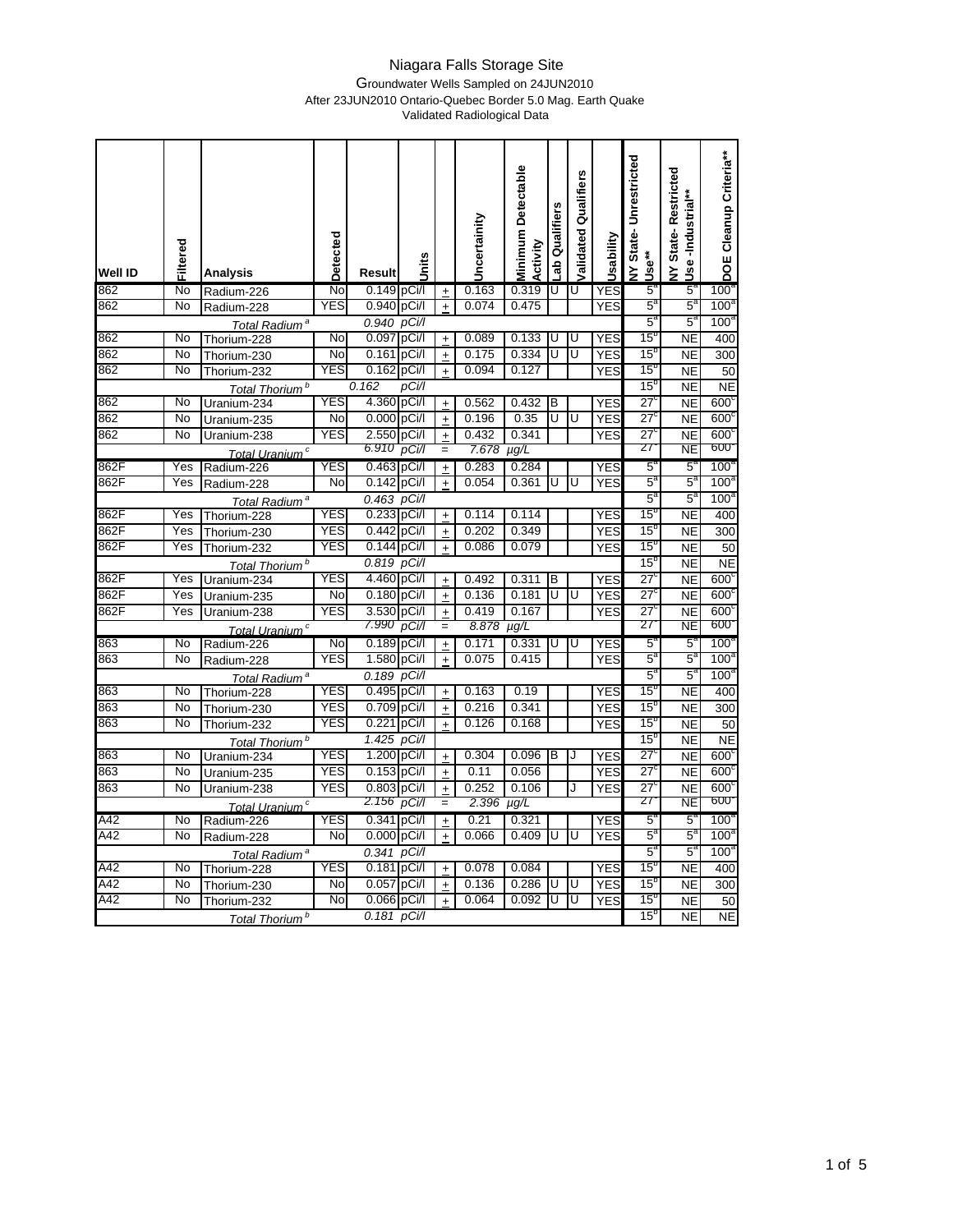#### Groundwater Wells Sampled on 24JUN2010 After 23JUN2010 Ontario-Quebec Border 5.0 Mag. Earth Quake

Validated Radiological Data

| <b>Well ID</b>                                                     | Filtered          | <b>Analysis</b>            | Detected       | Result         | <b>Units</b>     |                                  | Jncertainity   | <b>Minimum Detectable</b><br>Activity | ab Qualifiers | alidated Qualifiers | Jsability                | <b>VY State-Unrestricted</b><br>Use** | <b>VY State-Restricted</b><br>Jse-Industrial** | DOE Cleanup Criteria**          |
|--------------------------------------------------------------------|-------------------|----------------------------|----------------|----------------|------------------|----------------------------------|----------------|---------------------------------------|---------------|---------------------|--------------------------|---------------------------------------|------------------------------------------------|---------------------------------|
| $A\overline{42}$                                                   | No                | Uranium-234                | <b>YES</b>     | 18.600         | pCi/l            | $\ddot{}$                        | 0.956          | 0.202                                 | B             |                     | <b>YES</b>               | $27^\circ$                            | <b>NE</b>                                      | 600 <sup>6</sup>                |
| A42                                                                | $\overline{N}$    | Uranium-235                | $\overline{N}$ | 0.242          | pCi/l            | $\ddot{}$                        | 0.179          | 0.255                                 | U             | U                   | <b>YES</b>               | $\overline{27}$                       | <b>NE</b>                                      | 600 <sup>c</sup>                |
| $\overline{A42}$                                                   | $\overline{N}$    | Uranium-238                | YES            | 18.900         | pCi/l            | $\ddot{}$                        | 0.967          | 0.242                                 |               |                     | <b>YES</b>               | $\overline{27}$                       | NE                                             | 600 <sup>o</sup>                |
|                                                                    |                   | Total Uranium <sup>c</sup> |                | 37.500         | pCi/l            |                                  | 41.667         | $\mu q/L$                             |               |                     |                          | 27                                    | NE                                             | 600.                            |
| A42-F                                                              | Yes               | Radium-226                 | No             | 0.000          | pCi/l            | $\ddot{}$                        | 0.314          | 0.798                                 | U             | U                   | <b>YES</b>               | $5^{\circ}$                           | $5^{\circ}$                                    | 100 <sup>a</sup>                |
| A42-F                                                              | Yes               | Radium-228                 | No             | 0.000          | pCi/l            | $\ddot{}$                        | 0.059          | 0.296                                 | U             | U                   | <b>YES</b>               | $5^{\circ}$                           | $5^{\circ}$                                    | 100 <sup>a</sup>                |
|                                                                    |                   | Total Radium <sup>a</sup>  |                | Non-detect     | pCi/l            |                                  |                |                                       |               |                     |                          | 5                                     | $5^{\circ}$                                    | 100 <sup>8</sup>                |
| A42-F                                                              | Yes               | Thorium-228                | No             | 0.064          | pCi/l            | $\pmb{+}$                        | 0.078          | 0.117                                 | U             | U                   | <b>YES</b>               | 15                                    | NE                                             | 400                             |
| $A42-F$                                                            | Yes               | Thorium-230                | No             | 0.050          | pCi/l            | $\ddot{}$                        | 0.125          | 0.279                                 | Ū             | Ū                   | <b>YES</b>               | 15                                    | <b>NE</b>                                      | 300                             |
| A42-F                                                              | Yes               | Thorium-232                | YES            | $0.132$ pCi/l  |                  | $\ddot{}$                        | 0.078          | 0.092                                 |               |                     | <b>YES</b>               | 15                                    | <b>NE</b>                                      | 50                              |
|                                                                    |                   | Total Thorium <sup>b</sup> |                | 0.132          | pCi/l            |                                  |                |                                       |               |                     |                          | $\overline{15}$                       | <b>NE</b>                                      | <b>NE</b>                       |
| $A42-F$                                                            | Yes               | Uranium-234                | <b>YES</b>     | 17.200 pCi/l   |                  | $\begin{array}{c} + \end{array}$ | 1.3            | 0.249                                 | B             |                     | <b>YES</b>               | $\overline{27}$                       | <b>NE</b>                                      | 600 <sup>6</sup>                |
| $A42-F$                                                            | $\overline{Y}$ es | Uranium-235                | YES            | 0.437          | pCi/l            | $\pm$                            | 0.224          | 0.163                                 |               |                     | <b>YES</b>               | $\overline{27}$                       | <b>NE</b>                                      | 600 <sup>6</sup>                |
| A42-F                                                              | Yes               | Uranium-238                | YES            | 15.700 pCi/l   |                  | $\pm$                            | 1.24           | 0.243                                 |               |                     | <b>YES</b>               | $\overline{27}$                       | NE                                             | 600 <sup>6</sup>                |
|                                                                    |                   | Total Uranium <sup>c</sup> |                | 33.337         | pCi/l            |                                  | 37.041         | µg/L                                  |               |                     |                          | 27                                    | NE                                             | 600.                            |
| OW04A                                                              | No                | Radium-226                 | No             | 0.281          | pCi/l            | $\ddot{}$                        | 0.203          | 0.32                                  | U             | U                   | <b>YES</b>               | $5^\circ$                             | 5                                              | 100 <sup>o</sup>                |
| OW04A                                                              | <b>No</b>         | Radium-228                 | No             | 0.000          | pCi/l            | $\ddot{}$                        | 0.065          | 0.358                                 | U             | U                   | <b>YES</b>               | $5^{\circ}$                           | $5^{\circ}$                                    | 100 <sup>5</sup>                |
|                                                                    |                   | Total Radium <sup>a</sup>  |                | Non-detect     | pCi/l            |                                  |                |                                       |               |                     |                          | $5^{\circ}$                           | $5^{\circ}$                                    | 100 <sup>°</sup>                |
| OW04A                                                              | No                | Thorium-228                | $\overline{N}$ | 0.086          | pCi/l            | $\ddot{}$                        | 0.124          | 0.196                                 | U             | U                   | <b>YES</b>               | 15 <sup>t</sup>                       | <b>NE</b>                                      | 400                             |
| OW04A                                                              | $\overline{N}$    | Thorium-230                | YES            | 0.343          | pCi/l            | $\pm$                            | 0.163          | 0.298                                 |               |                     | <b>YES</b>               | 15 <sup>5</sup>                       | NE                                             | $\overline{300}$                |
| OW04A                                                              | No                | Thorium-232                | No             | 0.000          | pCi/l            | $\ddot{}$                        | 0.109          | 0.191                                 | U             | U                   | <b>YES</b>               | 15 <sup>t</sup>                       | <b>NE</b>                                      | 50                              |
|                                                                    |                   | Total Thorium <sup>b</sup> |                | 0.343          | pCi/l            |                                  |                |                                       |               |                     |                          | 15 <sup>1</sup>                       | NE                                             | <b>NE</b>                       |
| OW04A                                                              | No                | Uranium-234                | <b>YES</b>     | 1.060          | pCi/l            | $\pmb{+}$                        | 0.219          | 0.178                                 | в             |                     | <b>YES</b>               | 27                                    | <b>NE</b>                                      | $600^\circ$                     |
| OW04A                                                              | No                | Uranium-235                | YES            | 0.269          | pCi/l            | $\ddot{}$                        | 0.11           | 0.096                                 |               |                     | <b>YES</b>               | $\overline{27}$                       | NE                                             | 600 <sup>o</sup>                |
| OW04A                                                              | No                | Uranium-238                | YES            | 0.498<br>1.827 | pCi <sub>/</sub> | $\ddot{}$                        | 0.151          | 0.131                                 |               |                     | YES                      | $\overline{27}$<br>27                 | <b>NE</b>                                      | 600 <sup>o</sup><br><b>000.</b> |
| OW04A-F                                                            |                   | Total Uranium <sup>c</sup> | No             | 0.081          | pCi/l            | =                                | 2.030<br>0.149 | $\mu q/L$                             | ℧             | U                   |                          | 5°                                    | NE<br>5                                        | 100 <sup>a</sup>                |
| OW04A-F                                                            | Yes<br>Yes        | Radium-226                 | No             | 0.143          | pCi/l<br>pCi/l   | $\ddot{}$                        | 0.06           | 0.327<br>0.329                        | Ū             | Ū                   | <b>YES</b><br><b>YES</b> | $5^{\circ}$                           | $5^{\circ}$                                    | 100 <sup>5</sup>                |
|                                                                    |                   | Radium-228                 |                | Non-detect     | pCi/l            | $\ddot{}$                        |                |                                       |               |                     |                          | $5^{\circ}$                           | $5^{\circ}$                                    | 100 <sup>8</sup>                |
| OW04A-F                                                            | Yes               | Total Radium <sup>a</sup>  | No             | 0.049          | pCi/l            | $+$                              | 0.101          | 0.163                                 | U             | U                   | <b>YES</b>               | 15                                    | <b>NE</b>                                      | 400                             |
| OW04A-F                                                            | Yes               | Thorium-228<br>Thorium-230 | YES            | 0.348          | pCi/l            | $\ddot{}$                        | 0.171          | 0.31                                  |               |                     | <b>YES</b>               | 15 <sup>t</sup>                       | NE                                             | 300                             |
| OW04A-F                                                            | Yes               | Thorium-232                | No             | 0.106          | pCi/l            | $\ddot{}$                        | 0.089          | 0.12                                  | U             | U                   | <b>YES</b>               | 15                                    | <b>NE</b>                                      | 50                              |
|                                                                    |                   | Total Thorium <sup>b</sup> |                | 0.348          | pCi/l            |                                  |                |                                       |               |                     |                          | 15                                    | <b>NE</b>                                      | <b>NE</b>                       |
| OW04A-F                                                            | Yes               | Uranium-234                | <b>YES</b>     | 0.914 pCi/l    |                  | $\ddot{}$                        | 0.21           | 0.168                                 | B             |                     | <b>YES</b>               | $\overline{27}$                       | <b>NE</b>                                      | 600 <sup>6</sup>                |
| OW04A-F                                                            | Yes               | Uranium-235                | YES            | 0.133          | pCi/l            | $\ddot{}$                        | 0.092          | 0.11                                  |               |                     | <b>YES</b>               | 27'                                   | <b>NE</b>                                      | 600 <sup>6</sup>                |
| OW04A-F                                                            | Yes               | Uranium-238                | <b>YES</b>     | 0.490          | pCi/l            | $\ddot{}$                        | 0.157          | 0.141                                 |               |                     | <b>YES</b>               | $\overline{27}$                       | <b>NE</b>                                      | 600 <sup>6</sup>                |
| 1.537<br>pCi/l<br>1.708<br>$\mu$ g/L<br>Total Uranium <sup>c</sup> |                   |                            |                |                |                  |                                  |                |                                       | 27            | NE                  | ,000                     |                                       |                                                |                                 |
| OW04B                                                              | No                | Radium-226                 | No             | 0.051          | pCi/I            | $\ddot{}$                        | 0.145          | 0.346                                 | ΙU            | IU                  | <b>YES</b>               | $5^{\circ}$                           | $5^{\circ}$                                    | $100^4$                         |
| OW04B                                                              | No                | Radium-228                 | No             | 0.424          | pCi/l            | $\ddot{}$                        | 0.066          | 0.473                                 | Ū             | Ū                   | <b>YES</b>               | 5                                     | $5^{\circ}$                                    | 100 <sup>a</sup>                |
|                                                                    |                   | Total Radium <sup>a</sup>  |                | Non-detect     | pCi/l            |                                  |                |                                       |               |                     |                          | $5^{\circ}$                           | $5^{\circ}$                                    | 100 <sup>a</sup>                |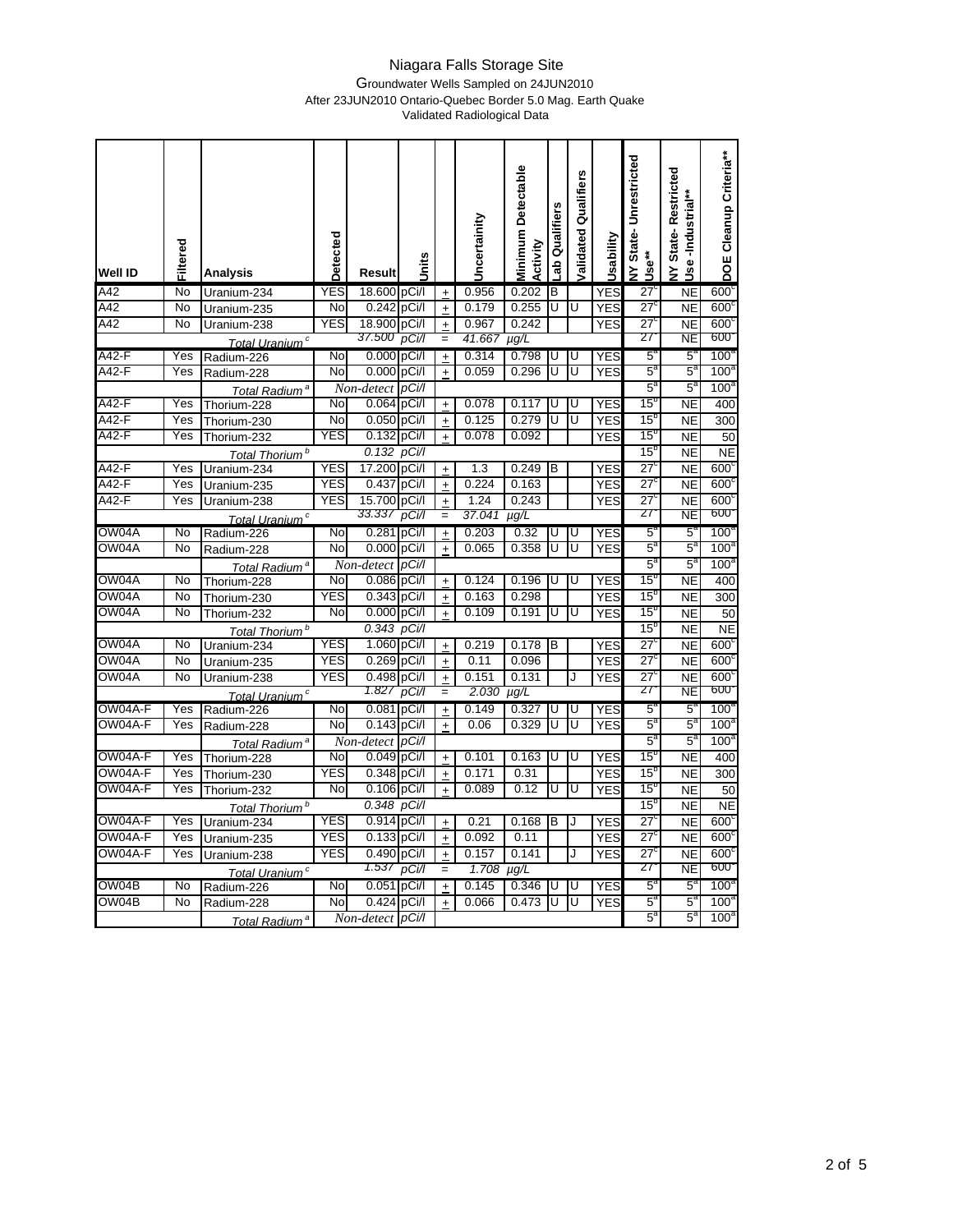### Groundwater Wells Sampled on 24JUN2010 After 23JUN2010 Ontario-Quebec Border 5.0 Mag. Earth Quake

Validated Radiological Data

| <b>Well ID</b> | Filtered | <b>Analysis</b>                           | Detected   | <b>Result</b>       | Units          |                                  | Uncertainity    | <b>Minimum Detectable</b><br>Activity | ab Qualifiers | alidated Qualifiers | Jsability  | <b>VY State-Unrestricted</b><br>Use** | <b>VY State-Restricted</b><br>Jse-Industrial | DOE Cleanup Criteria**   |
|----------------|----------|-------------------------------------------|------------|---------------------|----------------|----------------------------------|-----------------|---------------------------------------|---------------|---------------------|------------|---------------------------------------|----------------------------------------------|--------------------------|
| OWO4B          | No       | Thorium-228                               | No         | 0.000 pCi/l         |                | $\ddot{}$                        | 0.152           | 0.276                                 | U             | U                   | <b>YES</b> | 15                                    | <b>NE</b>                                    | 400                      |
| OW04B          | No       | Thorium-230                               | No         | 0.108 pCi/l         |                | $\pm$                            | 0.2             | 0.38                                  | Ū             | Ū                   | <b>YES</b> | 15                                    | <b>NE</b>                                    | 300                      |
| OW04B          | No       | Thorium-232                               | YES        | 0.212 pCi/l         |                | $\ddot{}$                        | 0.118           | 0.164                                 |               |                     | <b>YES</b> | 15 <sup>t</sup>                       | NE                                           | 50                       |
|                |          | Total Thorium <sup>b</sup>                |            | 0.212               | pCi/l          |                                  |                 |                                       |               |                     |            | 15                                    | <b>NE</b>                                    | <b>NE</b>                |
| OW04B          | No       | Uranium-234                               | <b>YES</b> | 9.270 pCi/l         |                | $\ddot{}$                        | 0.709           | 0.131                                 | в             |                     | <b>YES</b> | $\overline{27}$                       | NE                                           | 600 <sup>°</sup>         |
| OW04B          | No       | Uranium-235                               | <b>YES</b> | 0.246 pCi/l         |                | $\pm$                            | 0.118           | 0.056                                 |               |                     | <b>YES</b> | $\overline{27}$                       | <b>NE</b>                                    | 600 <sup>6</sup>         |
| OW04B          | No       | Uranium-238                               | <b>YES</b> | 8.890 pCi/l         |                | $\ddot{}$                        | 0.693           | 0.092                                 |               |                     | <b>YES</b> | $\overline{27}$                       | <b>NE</b>                                    | 600 <sup>6</sup>         |
|                |          | Total Uranium <sup>c</sup>                |            | 18.406              | pCi/l          |                                  | 20.451          | $\overline{\mu}$ g/L                  |               |                     |            | 27                                    | NE                                           | <b>000</b>               |
| OW04B-F        | Yes      | Radium-226                                | <b>YES</b> | 0.406 pCi/l         |                | $\ddot{}$                        | 0.178           | 0.154                                 |               |                     | <b>YES</b> | $5^{\circ}$                           | $5^{\circ}$                                  | 100 <sup>3</sup>         |
| OW04B-F        | Yes      | Radium-228                                | No         | 0.000               | pCi/l          | $\ddot{}$                        | 0.058           | 0.34                                  | U             | U                   | <b>YES</b> | $5^{\circ}$                           | $5^{\circ}$                                  | 100 <sup>3</sup>         |
|                |          | Total Radium <sup>a</sup>                 |            | 0.406               | pCi/l          |                                  |                 |                                       |               |                     |            | $5^{\circ}$                           | $5^{\circ}$                                  | 100 <sup>a</sup>         |
| OW04B-F        | Yes      | Thorium-228                               | <b>YES</b> | 0.181 pCi/l         |                | $\ddot{}$                        | 0.089           | 0.094                                 |               |                     | <b>YES</b> | 15                                    | <b>NE</b>                                    | 400                      |
| OW04B-F        | Yes      | Thorium-230                               | YES        | 0.366 pCi/l         |                | $\ddot{}$                        | 0.16            | 0.288                                 |               |                     | <b>YES</b> | 15                                    | <b>NE</b>                                    | 300                      |
| OW04B-F        | Yes      | Thorium-232                               | <b>YES</b> | 0.104 pCi/l         |                | $\ddot{}$                        | 0.065           | 0.066                                 |               |                     | <b>YES</b> | 15                                    | NE                                           | 50                       |
|                |          | Total Thorium <sup>b</sup>                |            | 0.651               | pCi/l          |                                  |                 |                                       |               |                     |            | 15                                    | <b>NE</b>                                    | <b>NE</b>                |
| OW04B-F        | Yes      | Uranium-234                               | <b>YES</b> | 9.450               | pCi/l          | $\ddot{}$                        | 0.783           | 0.166                                 | B             |                     | <b>YES</b> | $\overline{27}$                       | <b>NE</b>                                    | 600 <sup>6</sup>         |
| OW04B-F        | Yes      | Uranium-235                               | YES        | 0.294               | pCi/l          | $\ddot{}$                        | 0.148           | 0.107                                 |               |                     | <b>YES</b> | $\overline{27}$                       | <b>NE</b>                                    | 600 <sup>6</sup>         |
| OW04B-F        | Yes      | Uranium-238                               | YES        | 9.360<br>19.104     | pCi/l<br>pCi/l | $\ddot{}$                        | 0.779<br>21.227 | 0.149                                 |               |                     | <b>YES</b> | $\overline{27}$<br>27                 | <b>NE</b><br>NE                              | 600 <sup>6</sup><br>600. |
|                | No       | Total Uranium <sup>c</sup>                | No         |                     |                |                                  |                 | $\mu$ g/L                             | Ū             | Ū                   |            |                                       |                                              | 100 <sup>4</sup>         |
| OW06A<br>OW06A | No       | Radium-226                                | No         | 0.091<br>0.048      | pCi/l<br>pCi/l | $\pm$                            | 0.119<br>0.06   | 0.231<br>0.342                        | U             | U                   | <b>YES</b> | $5^{\circ}$<br>$5^{\circ}$            | $5^{\circ}$<br>$5^{\circ}$                   | 100 <sup>8</sup>         |
|                |          | Radium-228                                |            |                     | pCi/l          | $\ddot{}$                        |                 |                                       |               |                     | <b>YES</b> | 5                                     | $5^{\circ}$                                  | 100 <sup>5</sup>         |
| OW06A          | No       | Total Radium <sup>a</sup>                 | YES        | Non-detect<br>0.249 | pCi/l          | $+$                              | 0.119           | 0.15                                  |               |                     | <b>YES</b> | 15                                    |                                              |                          |
| OW06A          | No       | Thorium-228<br>Thorium-230                | No         | 0.102               | pCi/l          |                                  | 0.162           | 0.327                                 | U             | U                   | <b>YES</b> | 15                                    | NE<br>NE                                     | 400<br>300               |
| OW06A          | No       |                                           | YES        | $0.162$ pCi/l       |                | $\ddot{}$                        | 0.091           | 0.109                                 |               | J                   | <b>YES</b> | 15                                    | <b>NE</b>                                    | 50                       |
|                |          | Thorium-232                               |            | 0.513               | pCi/l          | $\ddot{}$                        |                 |                                       |               |                     |            | 15                                    | <b>NE</b>                                    | <b>NE</b>                |
| OW06A          | No       | Total Thorium <sup>b</sup><br>Uranium-234 | <b>YES</b> | 0.379 pCi/l         |                | $\ddot{}$                        | 0.162           | 0.137                                 | B             | R                   | <b>NO</b>  | $\overline{27}$                       | <b>NE</b>                                    | 600 <sup>o</sup>         |
| OW06A          | No       | Uranium-235                               | YES        | 0.088               | pCi/l          | $\ddot{}$                        | 0.078           | 0.074                                 |               |                     | YES        | $\overline{27}$                       | <b>NE</b>                                    | 600 <sup>o</sup>         |
| OW06A          | No       | Uranium-238                               | YES        | 0.111               | pCi/l          | $\ddot{}$                        | 0.089           | 0.088                                 |               | R                   | <b>NO</b>  | $\overline{27}$                       | NE                                           | 600 <sup>°</sup>         |
|                |          | Total Uranium <sup>c</sup>                |            | U.578               | pCi/l          | $=$                              | 0.642           | µg/L                                  |               |                     |            | 27                                    | NE                                           | <u>000</u>               |
| OW06A-F        | Yes      | Radium-226                                | No         | 0.000 pCi/l         |                | $\ddot{}$                        | 0.147           | 0.585                                 | U             | U                   | <b>YES</b> | 5                                     | 5                                            | $100^\circ$              |
| OW06A-F        | Yes      | Radium-228                                | No         | 0.052               | pCi/l          | $\ddot{}$                        | 0.07            | 0.386                                 | U             | U                   | <b>YES</b> | 5                                     | $5^{\circ}$                                  | 100 <sup>°</sup>         |
|                |          | Total Radium <sup>a</sup>                 |            | Non-detect          | pCi/l          |                                  |                 |                                       |               |                     |            | $5^{\circ}$                           | $5^{\circ}$                                  | 100 <sup>a</sup>         |
| OW06A-F        | Yes      | Thorium-228                               | YES        | 0.117               | pCi/l          | $\begin{array}{c} + \end{array}$ | 0.084           | 0.115                                 |               |                     | <b>YES</b> | 15                                    | <b>NE</b>                                    | 400                      |
| OW06A-F        | Yes      | Thorium-230                               | No         | 0.197               | pCi/l          | $\ddot{}$                        | 0.171           | 0.326                                 | U             | U                   | <b>YES</b> | 15 <sup>1</sup>                       | <b>NE</b>                                    | 300                      |
| OW06A-F        | Yes      | Thorium-232                               | No         | 0.091               | pCi/l          | $\ddot{}$                        | 0.08            | 0.115                                 | U             | U                   | <b>YES</b> | 15 <sup>1</sup>                       | <b>NE</b>                                    | 50                       |
|                |          | Total Thorium <sup>b</sup>                |            | 0.117               | pCi/l          |                                  |                 |                                       |               |                     |            | 15                                    | <b>NE</b>                                    | <b>NE</b>                |
| OW06A-F        | Yes      | Uranium-234                               | <b>YES</b> | 0.767               | pCi/l          | $\begin{array}{c} + \end{array}$ | 0.19            | 0.191                                 | В             | J                   | <b>YES</b> | $\overline{27}$                       | <b>NE</b>                                    | 600 <sup>c</sup>         |
| OW06A-F        | Yes      | Uranium-235                               | <b>YES</b> | 0.148               | pCi/l          | $\ddot{}$                        | 0.092           | 0.117                                 |               |                     | <b>YES</b> | 27                                    | <b>NE</b>                                    | $600^\circ$              |
| OW06A-F        | Yes      | Uranium-238                               | YES        | 0.354               | pCi/l          | $\ddot{}$                        | 0.129           | 0.136                                 |               |                     | YES        | $\overline{27}$                       | NE                                           | 600 <sup>c</sup>         |
|                |          | Total Uranium <sup>c</sup>                |            | 1.269 pCi/l         |                |                                  | 1.410 $\mu$ g/L |                                       |               |                     |            | 27                                    | NE                                           | 600 <sub>o</sub>         |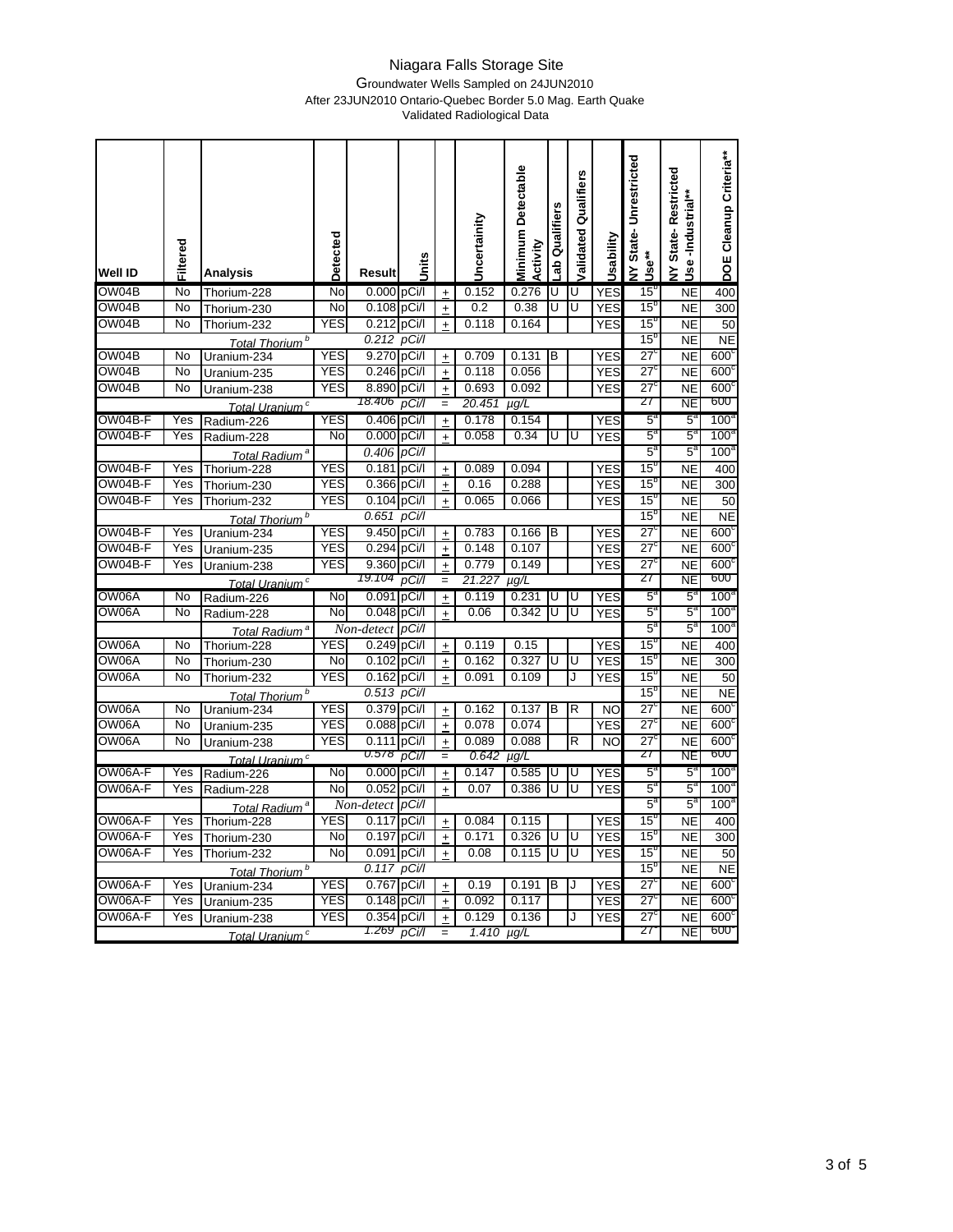#### Groundwater Wells Sampled on 24JUN2010 After 23JUN2010 Ontario-Quebec Border 5.0 Mag. Earth Quake Validated Radiological Data

| Well ID             | Filtered | Analysis                   | Detected   | Result           | <b>Units</b> |                                  | Jncertainity | <b>Vinimum Detectable</b><br>Activity | ab Qualifiers | Qualifiers<br>Validated | Usability  | NY State-Unrestricted<br>Use** | <b>VY State-Restricted</b><br>Use-Industrial** | DOE Cleanup Criteria** |
|---------------------|----------|----------------------------|------------|------------------|--------------|----------------------------------|--------------|---------------------------------------|---------------|-------------------------|------------|--------------------------------|------------------------------------------------|------------------------|
| OW06B               | No       | Radium-226                 | No         | 0.163 pCi/l      |              | $\ddot{}$                        | 0.193        | 0.383                                 | U             | U                       | <b>YES</b> | $5^{\circ}$                    | $5^{\circ}$                                    | 100 <sup>a</sup>       |
| OW06B               | No       | Radium-228                 | <b>YES</b> | 0.792            | pCi/l        | $\ddot{}$                        | 0.066        | 0.412                                 |               |                         | <b>YES</b> | $5^{\circ}$                    | $5^{\circ}$                                    | 100 <sup>a</sup>       |
|                     |          | Total Radium <sup>a</sup>  |            | 0.792            | pCi/l        |                                  |              |                                       |               |                         |            | $5^{\circ}$                    | $5^{\circ}$                                    | 100 <sup>a</sup>       |
| OW06B               | No       | Thorium-228                | YES        | 0.244            | pCi/l        | $\ddot{}$                        | 0.113        | 0.143                                 |               |                         | <b>YES</b> | 15 <sup>5</sup>                | <b>NE</b>                                      | 400                    |
| OW06B               | No       | Thorium-230                | YES        | 0.696            | pCi/l        | $\ddot{}$                        | 0.188        | 0.295                                 |               |                         | YES        | $15^5$                         | NE                                             | 300                    |
| OW06B               | No       | Thorium-232                | No         | 0.105            | pCi/l        | $\begin{array}{c} + \end{array}$ | 0.095        | 0.139                                 | U             | U                       | YES        | 15'                            | NE                                             | 50                     |
|                     |          | Total Thorium <sup>b</sup> |            | 0.940            | pCi/l        |                                  |              |                                       |               |                         |            | 15                             | NE                                             | <b>NE</b>              |
| OW06B               | No       | Uranium-234                | YES        | 4.310            | pCi/l        | +                                | 0.519        | 0.281                                 | B             |                         | <b>YES</b> | 27'                            | <b>NE</b>                                      | $600^{\circ}$          |
| OW06B               | No       | Uranium-235                | No         | 0.201            | pCi/l        | $\qquad \qquad +$                | 0.154        | 0.202                                 | U             | U                       | YES        | 27'                            | <b>NE</b>                                      | $600^\circ$            |
| OW06B               | No       | Uranium-238                | YES        | 3.480            | pCi/l        | ±                                | 0.47         | 0.27                                  |               |                         | <b>YES</b> | 27'                            | <b>NE</b>                                      | $600^\circ$            |
|                     |          | Total Uranium <sup>c</sup> |            | 7.790            | pCi/l        |                                  | 8.656        | $\mu g/L$                             |               |                         |            | 27                             | NE                                             | <b>600<sup>-</sup></b> |
| OW06B-F             | Yes      | Radium-226                 | <b>YES</b> | 0.401            | pCi/l        | $\ddot{}$                        | 0.22         | 0.384                                 |               |                         | YES        | 5                              | 5°                                             | 100 <sup>o</sup>       |
| OW06B-F             | Yes      | Radium-228                 | YES        | 0.706            | pCi/l        | $\ddot{}$                        | 0.071        | 0.506                                 |               |                         | YES        | $5^{\circ}$                    | $5^{\circ}$                                    | 100 <sup>a</sup>       |
|                     |          | Total Radium <sup>a</sup>  |            | 1.412            | pCi/l        |                                  |              |                                       |               |                         |            | 5                              | $5^{\circ}$                                    | 100 <sup>3</sup>       |
| OW06B-F             | Yes      | Thorium-228                | No         | 0.000            | pCi/l        | $\ddot{}$                        | 0.11         | 0.201                                 | U             | U                       | <b>YES</b> | 15                             | <b>NE</b>                                      | 400                    |
| OW06B-F             | Yes      | Thorium-230                | No         | 0.112            | pCi/l        | $\begin{array}{c} + \end{array}$ | 0.135        | 0.293                                 | U             | U                       | <b>YES</b> | 15'                            | <b>NE</b>                                      | 300                    |
| OW06B-F             | Yes      | Thorium-232                | YES        | 0.070            | pCi/l        | $\ddot{}$                        | 0.055        | 0.053                                 |               |                         | <b>YES</b> | $15^5$                         | <b>NE</b>                                      | 50                     |
|                     |          | Total Thorium <sup>b</sup> |            | 0.070            | pCi/l        |                                  |              |                                       |               |                         |            | 15                             | <b>NE</b>                                      | <b>NE</b>              |
| OW06B-F             | Yes      | Uranium-234                | <b>YES</b> | 4.420            | pCi/l        | $\begin{array}{c} + \end{array}$ | 0.529        | 0.091                                 | в             |                         | <b>YES</b> | 27'                            | <b>NE</b>                                      | 600 <sup>c</sup>       |
| OW06B-F             | Yes      | Uranium-235                | No         | 0.049            | pCi/l        | $\ddot{}$                        | 0.096        | 0.147                                 | U             | U                       | <b>YES</b> | 27'                            | NE                                             | $600^\circ$            |
| OW06B-F             | Yes      | Uranium-238                | YES        | 3.160            | pCi/l        | $\pm$                            | 0.452        | 0.138                                 |               |                         | YES        | 27'                            | NE                                             | 600 <sup>c</sup>       |
|                     |          | Total Uranium <sup>c</sup> |            | 7.580            | pCi/l        |                                  | 8.422        | $\mu g/L$                             |               |                         |            | 27                             | NE                                             | 600                    |
| OW15A               | No       | Radium-226                 | No         | 0.257            | pCi/l        | $\ddot{}$                        | 0.191        | 0.321                                 | U             | U                       | YES        | 5                              | 5°                                             | $100^\circ$            |
| OW15A               | No       | Radium-228                 | <b>YES</b> | 1.430            | pCi/l        | $\pm$                            | 0.063        | 0.415                                 |               |                         | <b>YES</b> | $5^{\circ}$                    | $5^{\circ}$                                    | 100 <sup>4</sup>       |
|                     |          | Total Radium <sup>a</sup>  |            | 1.430            | pCi/l        |                                  |              |                                       |               |                         |            | $5^{\circ}$                    | $5^{\circ}$                                    | 100 <sup>a</sup>       |
| OW15A               | No       | Thorium-228                | <b>YES</b> | 0.293            | pCi/l        | $\begin{array}{c} + \end{array}$ | 0.132        | 0.169                                 |               |                         | YES        | 15                             | <b>NE</b>                                      | 400                    |
| OW15A               | No       | Thorium-230                | YES        | 0.432            | pCi/l        | $\ddot{}$                        | 0.213        | 0.37                                  |               |                         | <b>YES</b> | $15^5$                         | <b>NE</b>                                      | 300                    |
| OW15A               | No       | Thorium-232                | YES        | 0.304            | pCi/l        | $\ddot{}$                        | 0.131        | 0.164                                 |               |                         | YES        | 15                             | NE                                             | 50                     |
|                     |          | Total Thorium <sup>b</sup> |            | 1.029            | pCi/l        |                                  |              |                                       |               |                         |            | $15^{\prime}$                  | <b>NE</b>                                      | NE                     |
| OW15A               | No       | Uranium-234                | YES        | 0.836            | pCi/l        | $\begin{array}{c} + \end{array}$ | 0.215        | 0.195                                 | в             | J                       | YES        | 27                             | <b>NE</b>                                      | $600^{\circ}$          |
| OW15A               | No       | Uranium-235                | YES        | 0.145            | pCi/l        | $\ddot{}$                        | 0.105        | 0.134                                 |               |                         | YES        | 27'                            | <b>NE</b>                                      | $600^\circ$            |
| OW15A               | No       | Uranium-238                | YES        | 0.249            | pCi/l        | $\ddot{}$                        | 0.136        | 0.166                                 |               | J                       | YES        | 27                             | <b>NE</b>                                      | $600^\circ$            |
|                     |          | Total Uranium <sup>c</sup> |            | 1.230            | pCi/l        |                                  | 1.367        | µg/L                                  |               |                         |            | 27                             | NE                                             | <b>600.</b>            |
| OW15A-F             | Yes      | Radium-226                 | No         | 0.141            | pCi/I        | +                                | 0.135        | 0.241                                 | U             | U                       | YES        | 5                              | $5^{\circ}$                                    | 100 <sup>a</sup>       |
| OW15A-F             | Yes      | Radium-228                 | No.        | $0.066$ pCi/l    |              | $\pm$                            | 0.052        | 0.29                                  | υ μ           |                         | YES        | 5                              | 5,                                             | $100^{\circ}$          |
|                     |          | Total Radium <sup>a</sup>  |            | Non-detect pCi/l |              |                                  |              |                                       |               |                         |            | $5^{\circ}$                    | $5^{\rm a}$                                    | 100 <sup>a</sup>       |
| OW <sub>15A-F</sub> | Yes      | Thorium-228                | <b>YES</b> | 0.189 pCi/l      |              | $\ddot{}$                        | 0.095        | 0.115                                 |               |                         | YES        | $15^5$                         | NE                                             | 400                    |
| OW15A-F             | Yes      | Thorium-230                | <b>YES</b> | 0.481 pCi/l      |              | $\ddot{}$                        | 0.197        | 0.337                                 |               |                         | <b>YES</b> | $15^{\circ}$                   | NE                                             | 300                    |
| OW15A-F             | Yes      | Thorium-232                | No         | $0.101$ pCi/l    |              | $\ddot{}$                        | 0.085        | 0.119                                 | IJ            | U                       | <b>YES</b> | 15 <sup>°</sup>                | <b>NE</b>                                      | 50                     |
|                     |          | Total Thorium <sup>b</sup> |            | 0.670 pCi/l      |              |                                  |              |                                       |               |                         |            | $15^{\circ}$                   | NE                                             | NE                     |
| OW15A-F             | Yes      | Uranium-234                | <b>YES</b> | 0.494 pCi/l      |              | $\ddot{}$                        | 0.189        | $0.232$ B                             |               | J                       | <b>YES</b> | 27 <sup>c</sup>                | <b>NE</b>                                      | $600^\circ$            |
| OW15A-F             | Yes      | Uranium-235                | <b>YES</b> | $0.115$ pCi/l    |              | $\pm$                            | 0.088        | 0.112                                 |               |                         | YES        | $27^{\circ}$                   | NE                                             | $600^\circ$            |
| OW15A-F             | Yes      | Uranium-238                | <b>YES</b> | $0.161$ pCi/l    |              | $\begin{array}{c} + \end{array}$ | 0.102        | 0.126                                 |               |                         | YES        | 27 <sup>c</sup>                | <b>NE</b>                                      | $600^\circ$            |
|                     |          | Total Uranium <sup>c</sup> |            | 0.770 pCi/l      |              | $=$                              | 0.856        | $\mu g/L$                             |               |                         |            | 27                             | <b>NE</b>                                      | 600 <sub>o</sub>       |